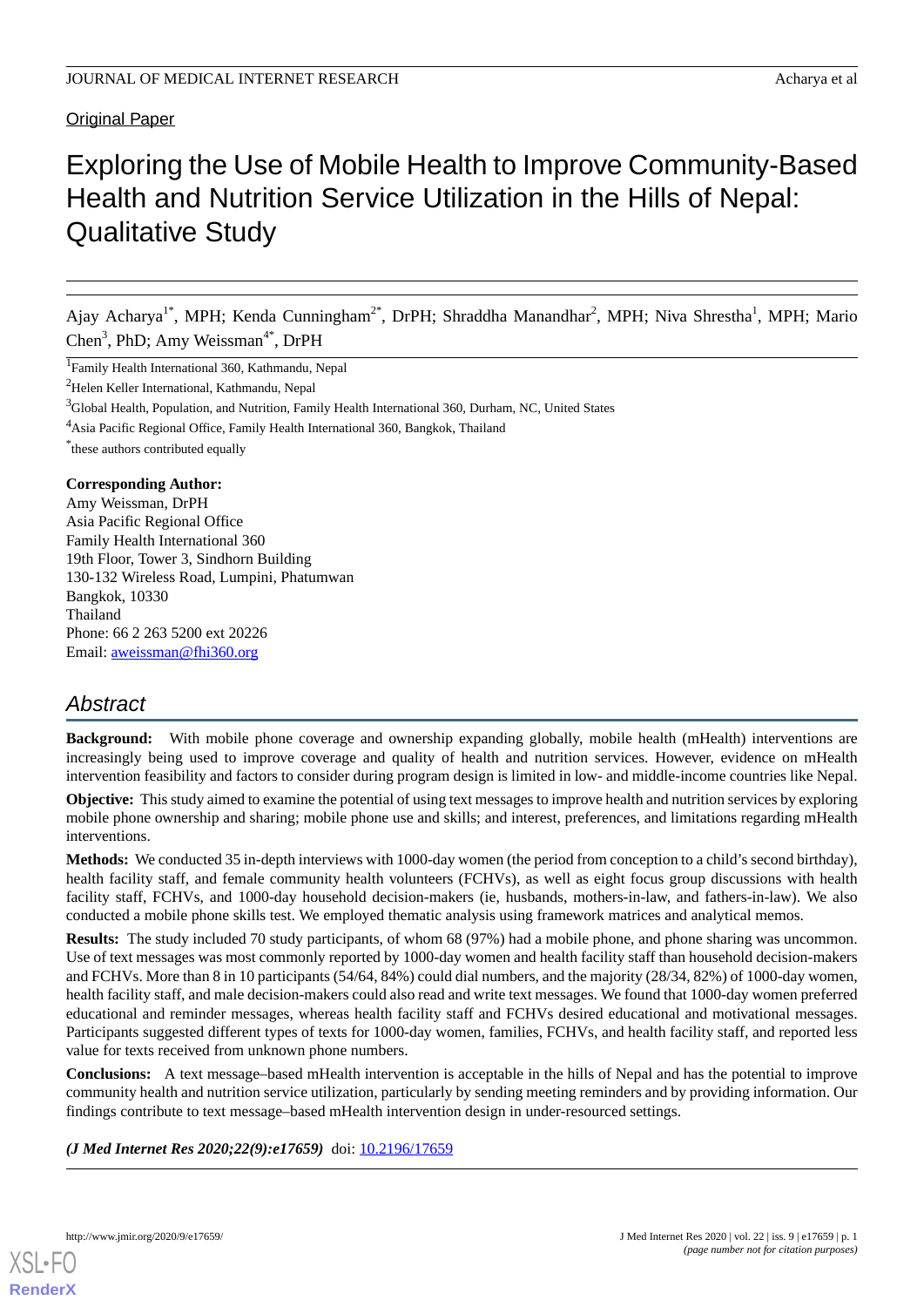#### **KEYWORDS**

mobile health; text messages; SMS text message; qualitative study; Nepal; health and nutrition services; health mothers' group; female community health volunteers; mobile phone

# *Introduction*

Mobile health (mHealth) involving the use of mobile phone technologies, such as text messaging, voice services, global navigation satellite systems, and mobile apps, is increasingly being adopted as a means of delivering public health interventions [[1\]](#page-6-0). With expanding mobile phone ownership and accessibility in low- and middle-income countries (LMICs), interest in using mHealth interventions to overcome some of the health service delivery barriers has grown in recent years [[1](#page-6-0)[,2](#page-7-0)].

Text messages delivering reminders and other information can encourage recipients to adopt or maintain healthy behaviors. A previous meta-analysis showed an increase in antenatal care (ANC) visits and delivery by skilled birth attendants among women who received text message reminders about ANC appointments and health information during their pregnancy [[3\]](#page-7-1). Despite the increased use of mHealth to improve health service uptake in LMICs [\[4](#page-7-2)], little is known about its feasibility and effectiveness. Although systematic reviews of mHealth in LMICs showed positive effects on maternal and child health service utilization [\[5](#page-7-3)[-8](#page-7-4)], the reviewed studies mostly employed text messaging and varied widely in intervention and implementation details, study design, and context. Further, a systematic review on the use of mHealth for behavior change communication (BCC) interventions showed no promising results regarding effectiveness [[9\]](#page-7-5). All of these systematic reviews identified the need to continue building the mHealth evidence base and highlighted the specific need for high-quality implementation research [[5](#page-7-3)[-8](#page-7-4)].

In LMICs like Nepal, where there is nearly universal mobile phone ownership and coverage of mobile phone service, the potential for mHealth interventions to extend the reach and quality of health services is encouraging. As of 2016, nearly all Nepali households (93%) owned at least one mobile phone (94% in urban areas, 91% in rural areas). Among 20 to 24-year-old individuals (the age group most likely to possess a mobile phone), 85% of women and 96% of men owned a mobile phone [[10\]](#page-7-6). In Nepal, prepaid service, where customers pay before accessing the service offered by two leading mobile network service providers (Nepal Telecom and Ncell), is common.

Despite measurable progress in health and nutrition outcomes in the last few decades, Nepal retains the highest rates of maternal mortality in South-East Asia [\[11](#page-7-7)], and 36% of children under 5 years are chronically malnourished (stunted) [[10\]](#page-7-6). The reasons for this include poor health service delivery, with financial constraints, unequal distribution of the health workforce, challenges in service extension and integration, and poor access to and inconsistent quality of health services [\[12](#page-7-8)[,13\]](#page-7-9).

Many development partners and the government of Nepal are committed to improving the availability and uptake of quality health services. For instance, Helen Keller International and Family Health International (FHI) 360 (authors' organizations)

and five other partners are implementing *Suaahara II* (2016-2021), a United States Agency for International Development–funded multisector nutrition program, which is now operational in 42 of Nepal's 77 districts. *Suaahara II* involves both household and community-level interventions to improve health and nutrition-related behaviors and increase demand for quality health services, as well as system-level interventions to improve the quality of health services both at facilities and in communities [\[14](#page-7-10)].

Believing that mHealth interventions may help address some of the most challenging structural barriers to accessing community health and nutrition services [\[15](#page-7-11)], development partners and the government are beginning to implement mHealth activities in Nepal. For example, in January 2018, *Suaahara II* started an age- and stage-specific text message campaign of reminders and motivational messages targeting 1000-day households (the period from conception to a child's second birthday), which involves messages to improve health and nutrition practices, as a new social and behavior change intervention to complement its ongoing home visits, group meetings, food demonstrations, and mass media radio programs. This campaign is based on monitoring data pointing to the high prevalence of mobile phone ownership and use [\[16](#page-7-12)] and two rounds of qualitative formative research exploring the potential for sending text messages to provide information on health and nutrition. *Suaahara II* has also been interested in designing a similar text message intervention for service providers to help address supply-side health service constraints.

Evidence on the feasibility of using text messages to improve uptake of government-led health and nutrition services in LMICs, however, is scant. Given these gaps, we conducted a qualitative study with both 1000-day households and service providers to determine the feasibility of using mHealth within the context of *Suaahara II* to improve the reach and quality of health and nutrition services in Nepal. Specifically, this study aimed to understand the potential of using text messages with 1000-day households and/or service providers to improve health and nutrition services by exploring mobile phone ownership and sharing; mobile phone use and skills; and interest, preferences, and limitations regarding mHealth interventions.

# *Methods*

We conducted a qualitative study employing in-depth interviews (IDIs) and focus group discussions (FGDs) with health facility staff, female community health volunteers (FCHVs), 1000-day women, and other household decision-makers (ie, husbands, mothers-in-law, and fathers-in-law of the 1000-day women). The study was conducted in December 2018 in Syangja, a hilly district of Nepal, comprising 11 urban and rural municipalities made up of 97 wards with a population of about 290,000. The district has 97 public health facilities and 612 FCHVs [[17\]](#page-7-13). We purposefully selected Syangja because it is a *Suaahara II* district, is geographically similar to other hilly districts, and has

```
XS-FO
RenderX
```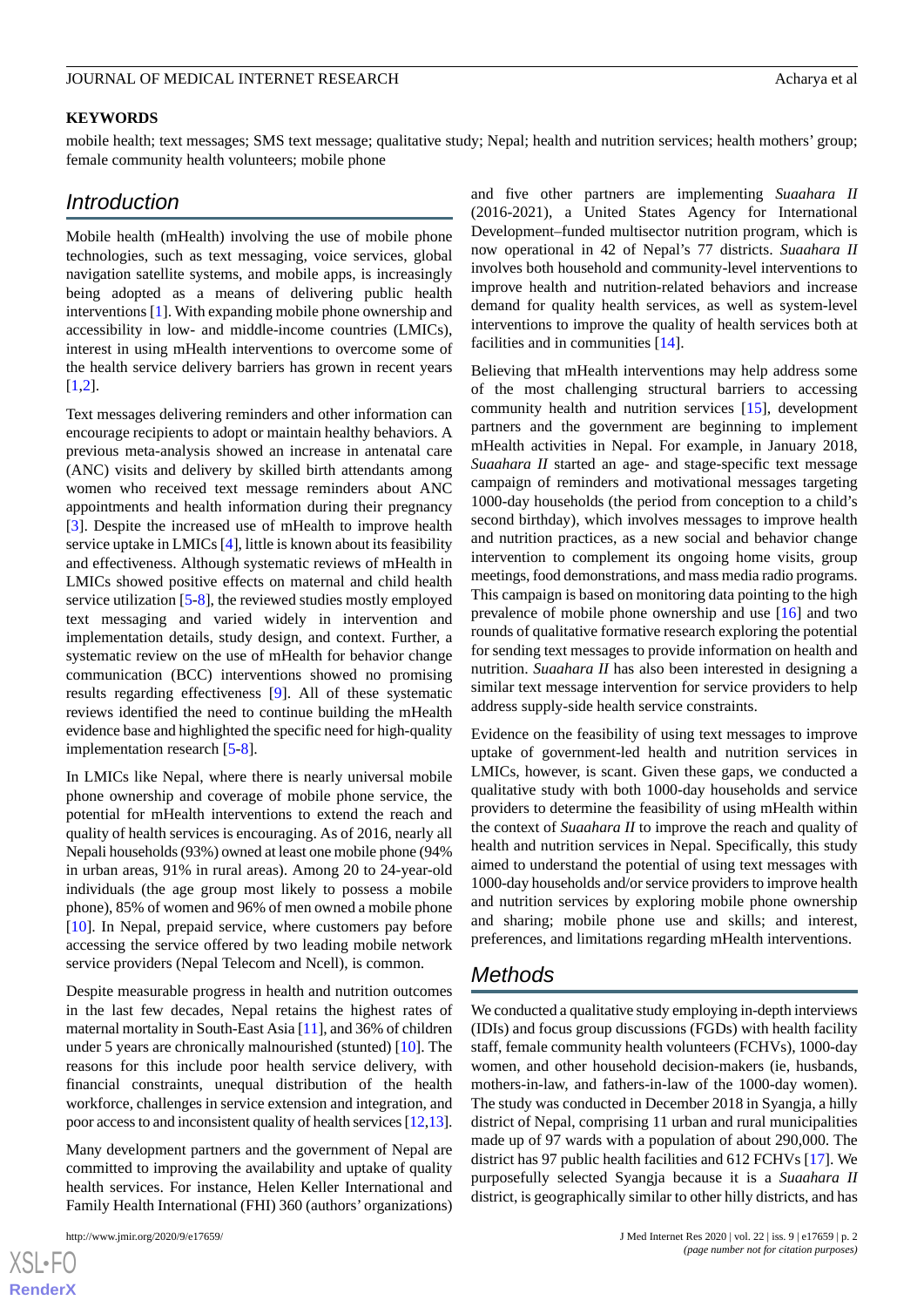good mobile network coverage, a prerequisite for a text message intervention.

Within Syangja, the research team purposively selected one rural (Kaligandaki) and one urban (Chapakot) municipality. In consultation with *Suaahara II* staff and based on the implementation status of service-related interventions, the team selected one ward in each municipality. Kaligandaki's sampled ward had implemented the Self Applied Technique for Quality Health (SATH) approach, a *Suaahara II* participatory approach that supports health mothers' groups (HMGs) to conduct live social mapping with community members, encourages mothers to seek health services, and tracks 1000-day women's health service utilization, whereas Chapakot's sampled ward had not received this intervention.

All health facility staff and FCHVs of the selected wards were included in the study. Families of women in the 1000-day period were purposively selected. To identify 1000-day women, each health facility in charge selected one more and one less effective FCHV (performance assessed via monthly reports and evaluations) who in turn provided the names of five 1000-day women from their FCHV-led monthly HMG meeting registry. We asked FCHVs to ensure selection of mothers with diverse backgrounds, including different caste/ethnicity groups, age, level of education, and mobile phone access. Five additional 1000-day women per municipality were recruited by asking the five selected 1000-day women to each refer one additional mother from the community. Researchers also invited other 1000-day family members to participate in the study by asking each 1000-day woman who completed the interview to identify all adult decision-makers (husband, mother-in-law, or father-in-law) currently living in the same household and available to participate in the study.

We conducted 9-day training for 10 data collectors and pretested all data collection tools. The trained data collectors conducted IDIs and FGDs. IDIs were conducted with 10 FCHVs (five per ward) and 20 1000-day women (10 per ward). Eight FGDs were conducted as follows: four with male and female household decision-makers separately (two from each ward), two with FCHVs (one from each ward), and two with health facility staff (one from each ward). Researchers perceived this sample size to be adequate to reach saturation [\[18](#page-7-14)] but agreed to continue data collection until saturation was achieved. No new themes emerged in the final IDIs or FGDs.

Topics explored during IDIs included access to a mobile phone; phone and network coverage quality; and phone and text messaging use and preferences such as timing, type, frequency, recipient, and intention to reply to or share the text messages received. Similarly, wider community perception on mobile phone use/SIM card change, network access, phone sharing, text message information sharing with others, text message interest and preferences, and thoughts on using text messages as a BCC intervention were explored during FGDs.

Researchers also assessed the ability of all 1000-day women, FCHVs, and health facility staff to use a mobile phone. First, researchers asked the participants if they could dial on the phone and read and/or write a text message. Thereafter, researchers asked the participants to dial a phone number (usually that of the researcher) and then to read any existing text message on their mobile phone. If there were no text messages on the phone, the researcher sent a sample message in Nepali and asked the participant to open and read it. The researcher also asked each participant to write and send a text message from their phone to the study moderator's phone number.

IDIs and FGDs were audio-recorded and then transcribed into Nepali by trained data collectors. Two translators were hired to translate the transcripts into English. Two researchers selected and independently open coded the same eight transcripts using NVivo 12 (QSR International). These were then used to develop the initial themes and codebook, which were used to code the remaining transcripts. On occasion, researchers added new themes and codes generated during coding. The two researchers developed a framework matrix using NVivo and independently analyzed the data producing analytical memos and then triangulated the results. Themes were identified and analyzed, and any similarities/differences among data collection sites and as per the categories of participants were noted. Following this round of analysis, in July 2019, researchers visited the study sites and gathered all of the health facility staff and FCHVs who had been study participants to share and validate the emerging findings and explore their perceptions and agreement/disagreement vis-a-vis the findings related to 1000-day families.

The study was approved by the Nepal Health Research Council on July 2, 2018, and FHI 360's Protection of Human Subject Committee on November 21, 2018. All study participants provided written informed consent for both the interview/discussion and recording.

# *Results*

# **Demographics**

We conducted 35 IDIs and 8 FGDs, with a total of 70 participants ([Table 1\)](#page-3-0). The majority of health facility staff were young (mean age 28 years), and 5 out of 8 (63%) were from the Janajati socially disadvantaged caste in Nepal, with some Brahmins (socially advantaged caste). All the health workers possessed the qualifications required for their positions. Their service duration ranged from just 4 days to more than 15 years. The majority of FCHVs were in their early fifties (mean age 51 years), and 11 out of 17 (65%) were Brahmins, with some Janajatis. While slightly more than one-third (6/17, 35%) of FCHVs had completed 10 years of schooling, 53% (9/17) had not completed secondary school (below 8 years of schooling), and 2 out of 17 (12%) had no formal education. Nearly all had been FCHVs for more than 16 years, but two FCHVs were appointed only 4 months before data collection.

**[RenderX](http://www.renderx.com/)**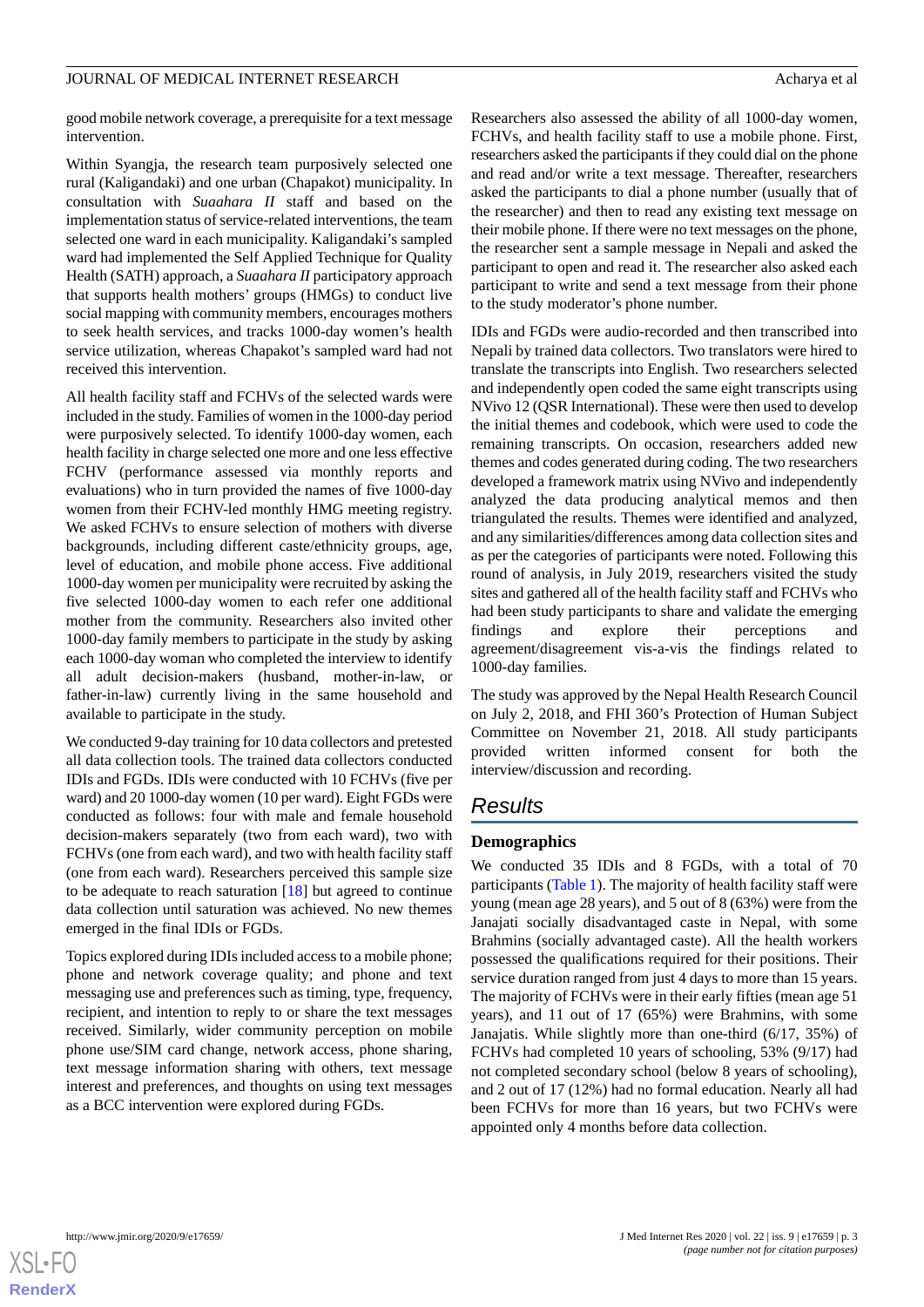<span id="page-3-0"></span>**Table 1.** Distribution of study participants.

| Approach                       | Value, n       | Description                                         |
|--------------------------------|----------------|-----------------------------------------------------|
| In-depth interviews            | 35             |                                                     |
| Health facility staff          | 6              | Three per site                                      |
| FCHVs <sup>a</sup>             | 9              | Four in Kaligandaki and five in Chapakot            |
| 1000-day women <sup>b</sup>    | 20             | 10 per site                                         |
| <b>Focus group discussions</b> | 8              |                                                     |
| Health facility staff          | $\overline{2}$ | One per site with four participants per $FGD^c$     |
| <b>FCHVs</b>                   | $\overline{c}$ | One per site with four participants per FGD         |
| Male decision-makers           | $\overline{2}$ | One per site with four to five participants per FGD |
| Female decision-makers         | $\overline{2}$ | One per site with five participants per FGD         |

<sup>a</sup>FCHVs: female community health volunteers.

<sup>b</sup>The period from conception to a child's second birthday.

<sup>c</sup>FGD: focus group discussion.

Most 1000-day women were in their mid-twenties. Of the 20 1000-day women, 35% (7/20) had completed at least 10 years of schooling, and 4 out of 20 (20%) had not completed primary school. The majority (14/20, 70%) were Brahmins, with some Janajatis and Dalits. Most women were living in a joint family with their in-laws. All female decision-makers who participated in the study were mothers-in-law (n=10), with a mean age of 50 years. The majority of male decision-makers in the study were husbands (n=6), with a mean age of 29 years. A few decision-makers were fathers-in-law (n=3), with a mean age of 55 years.

#### **Mobile Phone Ownership and Sharing**

All study participants, except two of the 10 mothers-in-law, had a mobile phone and reported high mobile phone ownership among adult family members. The majority (48/64, 75%) of participants had a smartphone. We found no differences in phone ownership by age, sex, or caste among the majority of study participants. A few participants mentioned that ownership among women has increased to enable them to contact male relatives, many of whom emigrate for work.

The majority of the 1000-day women reported that they are allowed to access and read text messages, and most decision-makers confirmed this lack of restriction. Phone sharing was uncommon at the study sites, with a few exceptions. The majority (15/19, 79%) of 1000-day women mentioned accessing another phone, mainly that of their husbands, to make urgent calls when their phones had insufficient credit, when their phones stopped working, or when wanting to watch videos or check Facebook and this was not possible on their own phones. Some husbands also mentioned using the same phone as their wives (1000-day women). Some mothers-in-law expressed hesitation to ask their daughters-in-law to use their phones but felt comfortable sharing their phones with their daughters-in-law.

Being out of network coverage was uncommon at the study sites. The majority of study participants reported never having changed the SIM card. In the FGD with Kaligandaki health

[XSL](http://www.w3.org/Style/XSL)•FO **[RenderX](http://www.renderx.com/)**

facility staff, age differences in SIM card behaviors were reported as follows:

*The aged people use the old number; we find the newer generation changing the SIM frequently.* [Health facility staff, Kaligandaki, FGD]

#### **Mobile Phone Use and Skills**

Participants reported using mobile phones for various purposes, but primarily to receive calls. Text messaging was more frequently reported by 1000-day women and health facility staff compared with other male and female decision-makers and FCHVs. The majority (14/20, 70%) of 1000-day women reported using their phones to access the internet, particularly Facebook, Imo (video call and chat app), and YouTube, to make video calls, chat via text/messenger, and play games. Nearly all health facility staff, but only few FCHVs, reported accessing the internet on their phones. Some participants also reported differences in phone use among their household members, with fathers-in-law and mothers-in-law using the phone primarily to make calls and younger family members (eg, mothers and fathers of young children) using the phone to access the internet and for messaging.

More than 8 in 10 study participants (54/64, 84%) could dial phone numbers, but only about 72% (46/64) were able to read and 56% (36/64) were able to write text messages. The majority of those who could read and write text messages were 1000-day women, their husbands, and health facility staff ([Table 2](#page-4-0)). Five of the 10 FCHVs reported a preference for voice compared to text messages, stating that they prefer to listen than read. This was supported by the mobile skills test, which found that three of the 10 were illiterate. Some of the FCHVs and health facility staff reported a preference for receiving important messages via both voice and text. In a health facility staff FGD, participants reported that text messages would be fine for health workers because of their capacity to read; however, a combined form would be more effective because reading would be bothersome especially when text messages are long. One health facility staff member made the following statement: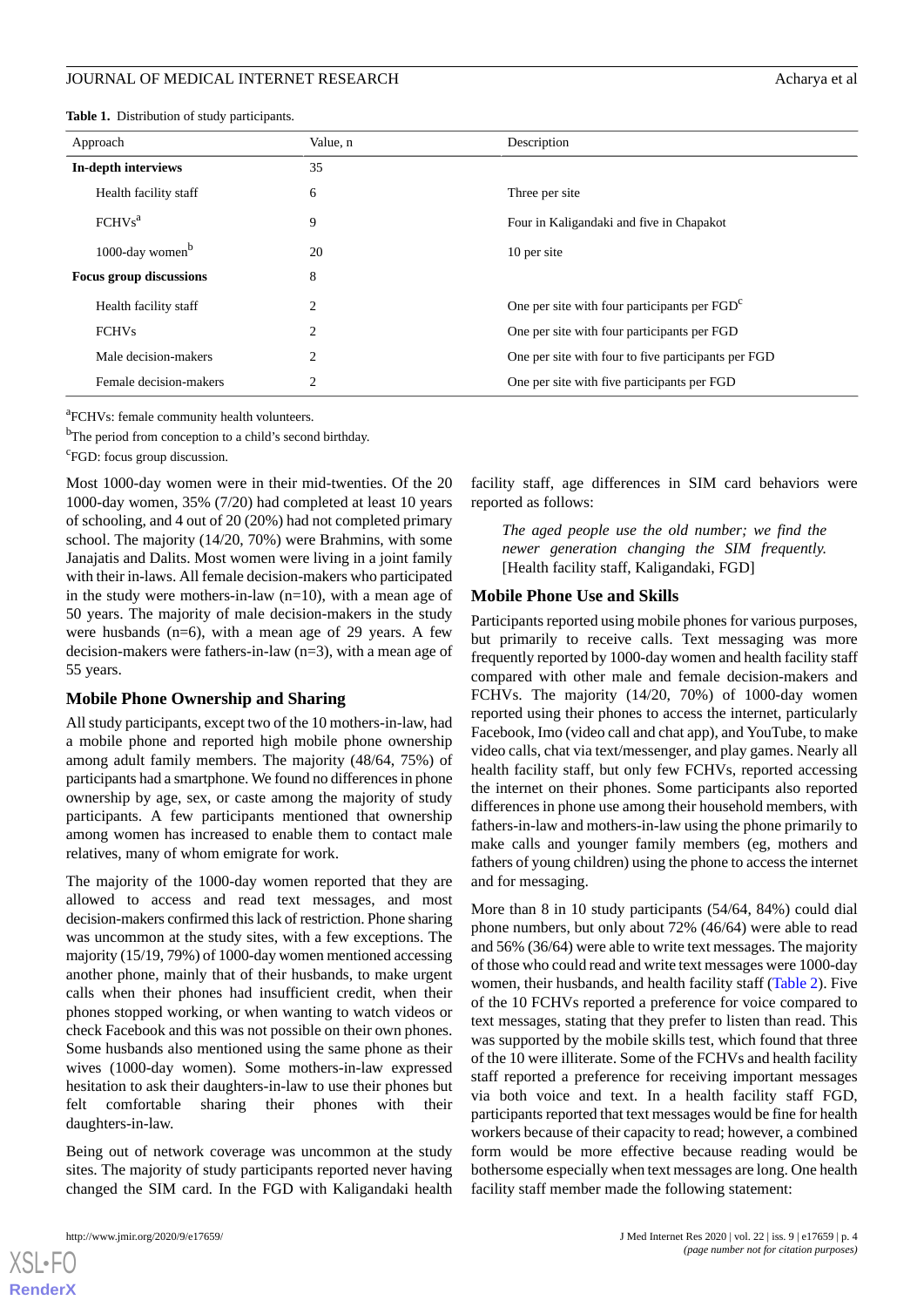*Person may feel bored in the middle of messages and feel why should I read this. So, it would be effective to listen, as well. The things that someone listened to,*

#### <span id="page-4-0"></span>**Table 2.** Mobile phone use skills.

*that person can present it in another place.* [Health facility staff, Kaligandaki, FGD]

| Category                                                         | Phone dial <sup>a</sup>                | SMS text message writing and reading <sup>a</sup>                         |
|------------------------------------------------------------------|----------------------------------------|---------------------------------------------------------------------------|
| 1000-day women <sup>b</sup> (N=20)                               | 20 (100%) could dial the phone number  | 16 (80%) could read and 14 (70%) could write text mes-<br>sages in Nepali |
| $FCHVsc (N=17)$                                                  | 15 (88%) could dial the phone number   | 14 (82%) could read and 8 (47%) could write text messages<br>in Nepali    |
| Health facility staff $(N=8)$                                    | 8 (100%) could dial the phone number   | 8 (100%) could read and write text messages in both Nepali<br>and English |
| Male decision-makers (husbands) $(N=6)$                          | $6(100\%)$ could dial the phone number | 6 (100%) could read and write text messages in Nepali                     |
| Male decision-makers (fathers-in-law) <sup>d</sup><br>$(N=3)$    | 3 (100%) could dial the phone number   | 1 (33%) replied that they could read text messages in Nepali              |
| Female decision-makers (mothers-in-law) <sup>d</sup><br>$(N=10)$ | 2 (20%) could dial the phone number    | 1 (10%) replied that they could read text messages in Nepali              |

<sup>a</sup>Data are provided as n (%).

<sup>b</sup>The period from conception to a child's second birthday.

c FCHVs: female community health volunteers.

<sup>d</sup>Assessment based on response.

# **Interest and Preferences for Text Message Interventions**

Nearly all participants expressed interest in receiving text messages with health and nutrition information and about community-provided services, such as HMG meetings. Some topics of interest mentioned were nutrition, timing of ANC visits, postnatal care checkups, child immunization, growth monitoring and promotion, family planning, deworming, iron and calcium consumption, HMG meeting times and discussion topics, drinking water purification, and personal, family, and environmental sanitation.

Many 1000-day women also mentioned a desire for messages on the topics discussed in the HMG meeting to help participants retain information. The 1000-day women also expressed an interest in receiving text messages because the content would give them something to discuss when they are with their peers. Women made the following statements:

*Some things could be confused or forgotten or due to noise could not be understood properly in the meetings. We can get information about that thing by reading [a] message.* [1000-day woman, Chapakot, IDI]

*SMS is good in that we can read the message, we talk about the message we read, and we can talk to each other when we go to cut grass and leaves.* [1000-day woman, Kaligandaki, IDI]

Health facility staff and FCHVs were also interested in health and nutrition-related text messages and perceived them as a type of job aid. They explained that the new information would update and/or refresh their knowledge, and they would be able to store and access the information repeatedly on their phones. They also mentioned a desire for motivational messages that

[XSL](http://www.w3.org/Style/XSL)•FO **[RenderX](http://www.renderx.com/)**

would inspire them to improve their work, as described by one IDI participant as follows:

*If messages are sent regarding how a health worker should work, we will have to think about those things. We will realize if we are out of track, the things we need to improve. I will get a chance to improve those things.* [Health facility staff, Kaligandaki, IDI]

Health facility staff and FCHVs also highlighted that text messages to families may encourage greater HMG participation (for example, by reminding mothers of the meeting time and communicating with mothers who they are unable to reach because of their heavy workloads). Health facility staff made the following statements:

*If people get [a] reminder message today about tomorrow's meeting, then they can show that message to the household head and tell [them] that they have to go tomorrow.* [Health facility staff, Chapakot, IDI]

*If the message goes to the family, there can be family discussions about the meeting, which might help create a more convenient environment within the family to allow women to attend meetings.* [Health facility staff, Chapakot, FGD]

Health facility staff also noted that such messages would provide information that would tempt women to join HMGs to learn more and improve women's perception of the importance of HMG meetings, thus encouraging more active participation. One health facility staff member made the following statement:

*If topics of discussion are sent through SMS, they will realize how appropriate is it for them to know about it. There might be some things they might have known and some that they might not have known. They will*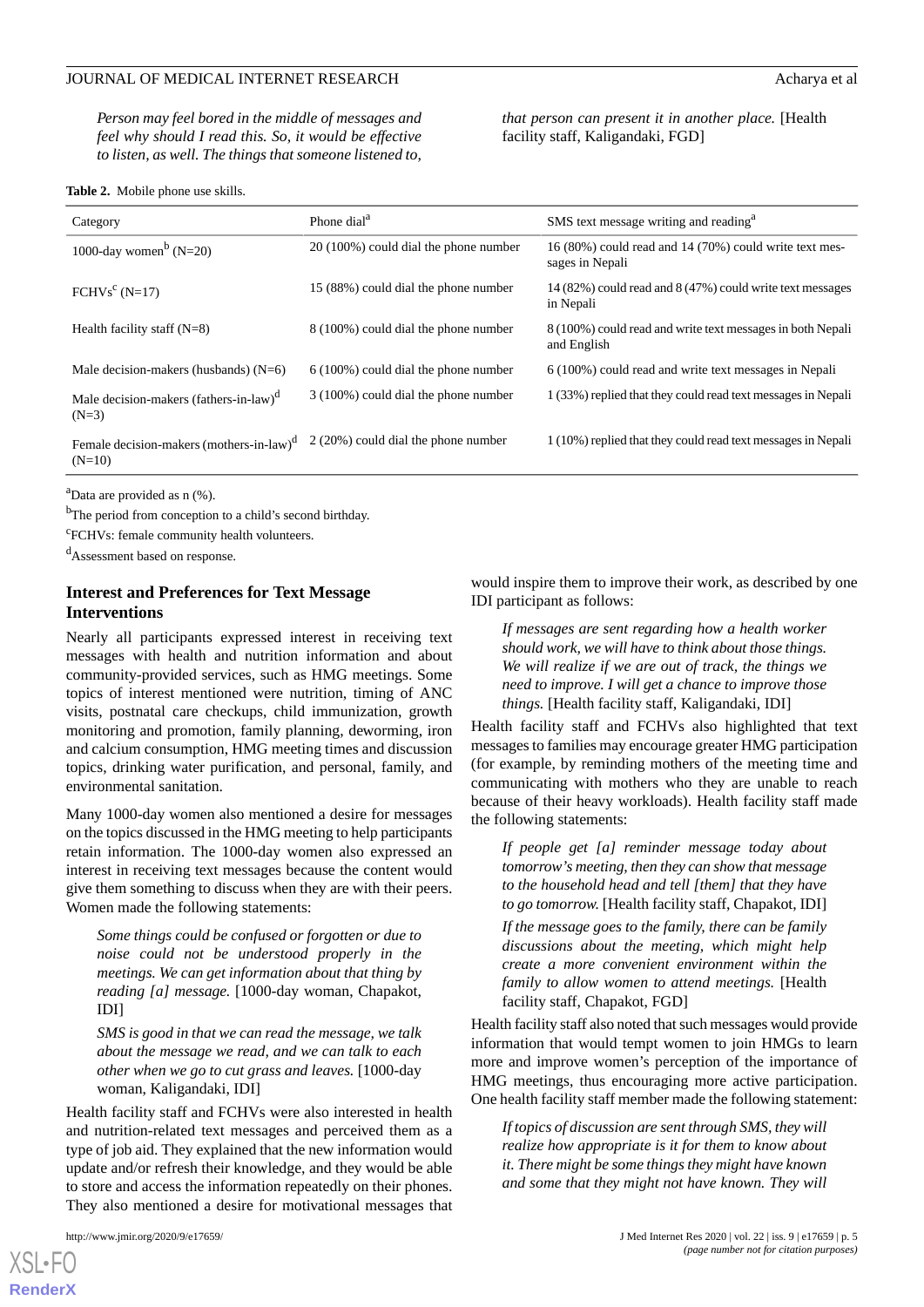#### *develop a feeling that they should go.* [Health facility staff, Kaligandaki, IDI]

Health facility staff from both sites suggested that text messages should also be sent to FCHVs because they are the main organizers of the HMG meetings and the text messages can serve as a reminder and a guide in meeting preparation. FCHVs in Chapakot identified health facility staff as the priority text message recipients so health facility staff can teach the FCHVs new information learned from the messages. FCHVs in Kaligandaki prioritized health facility staff and FCHVs themselves but recommended different content for each group, since health facility staff are perceived to have more knowledge than FCHVs. Health facility staff in Chapakot noted that 1000-day mothers are the most crucial text message target.

Most FCHVs and household decision-makers from both study sites prioritized 1000-day women as primary text message recipients. This preference was because the women in the 1000-day period were perceived to be more interested in these matters, more educated, and more able to use the information as they were considered less likely to migrate away for work.

Some participants in both IDIs and FGDs expressed preferences regarding the frequency and timing of text messages. For example, in both settings, the majority (18/20, 90%) suggested that it would be most appropriate to receive a reminder text message 1 to 2 days before the HMG meeting. Furthermore, the majority (17/20, 85%) of 1000-day women preferred receiving text messages in the evening, but before 8 PM. Some women, however, reported being comfortable receiving text messages any time during the day. The majority (19/20, 95%) suggested that an SMS campaign send text messages once a month. One woman made the following statement:

*Instead of making people feel bored by sending many messages, it would be good to send once or twice a month. Many messages should not be sent.* [1000-day woman, Chapakot, IDI]

When asked about their response to receiving text messages, the majority (17/24, 71%) reported that they would read a message from an unknown phone number out of curiosity. Yet, some participants, particularly FCHVs and 1000-day mothers, mentioned that they would not read it, delete it, or read it but not reply. The majority (15/20, 75%) of 1000-day women also showed a high level of interest in interactive messaging that allowed them to reply to received text messages. They mentioned that they would respond to questions, reply with thanks, or provide feedback on the messages. Furthermore, nearly all (19/20, 95%) 1000-day participants reported that they would share information from the text messages with family members (eg, husband and mother-in-law), friends, and neighbors. Mothers-in-law from Kaligandaki, however, mentioned that when a daughter-in-law receives a text message, she would prefer not to share it with her mother-in-law because of differences in thoughts and attitudes. A health worker and a male decision-maker from Chapakot mentioned that they would like to share the text messages via Facebook to spread the word. Additionally, a health worker from Chapakot pointed out that sharing depends upon the nature and source of the message as follows:

 $XS$  $\cdot$ FC **[RenderX](http://www.renderx.com/)** *If there is a message from Suaahara, you should also read. It was about what we should feed our children, and how should we take care of our children. We have to take care and feed the children.* [Health facility staff, Chapakot, FGD]

# *Discussion*

This study describes the interest, preferences, and skills related to a text message–based mHealth intervention among both 1000-day households and health and nutrition service providers. Our findings confirm high mobile phone ownership with sufficient skills among study participants to engage in a text message–based mHealth intervention. Participants preferred reminder messages that would provide information about the date and time of community-based services, such as HMGs. They also preferred informational text messages related to health and nutrition and interactive text messages from known phone numbers. The prioritized recipients were 1000-day women and FCHVs.

Prior research has shown promising use of text messages to improve uptake of health facility maternal and child health services in LMICs [[5,](#page-7-3)[6](#page-7-15)] and FCHV mobile phone use for data collection and disease surveillance following adequate training and support in Nepal [[19](#page-7-16)[,20](#page-7-17)]. Our study findings suggest that text messages could also be used to increase uptake of community health and nutrition services, such as HMGs meetings led by FCHVs, in Nepal and in similar low-resource settings.

Our study found that although 1000-day women have access to other phones in their families, they prefer to use their own phones and phone sharing is uncommon, which is important because previous studies have found reliance on shared phones a challenge for mHealth interventions. This is particularly true for retrieved voice messages [\[21](#page-7-18)] and for sensitive topics, such as family planning [[22](#page-7-19)], because the information conveyed does not remain confidential [[23\]](#page-7-20). Our findings suggest that information conveyed via an mHealth intervention in the hilly areas of Nepal will remain confidential and will reach the intended recipient. This highlights that phone sharing should be considered when designing mHealth interventions in LMICs [[23\]](#page-7-20).

Understanding target populations'message delivery preferences is important [\[9](#page-7-5)] as mHealth interventions are more likely to be effective when message frequency, content, and style are tailored to these needs and preferences [\[15](#page-7-11)]. In our study, the majority of participants preferred receiving messages once a month and not early in the morning or at night. This is consistent with a qualitative study on text messaging preferences among adolescent females in the United States, where participants reported a desire for text messages in the afternoon or evening [[24\]](#page-8-0). According to a meta-analysis, interventions using user-driven tailored message frequency were more beneficial compared with interventions that applied fixed or varying frequency [\[25](#page-8-1)].

In our study, we found a mixed preference for message delivery among health facility staff and FCHVs. Nearly half (5/10, 50%)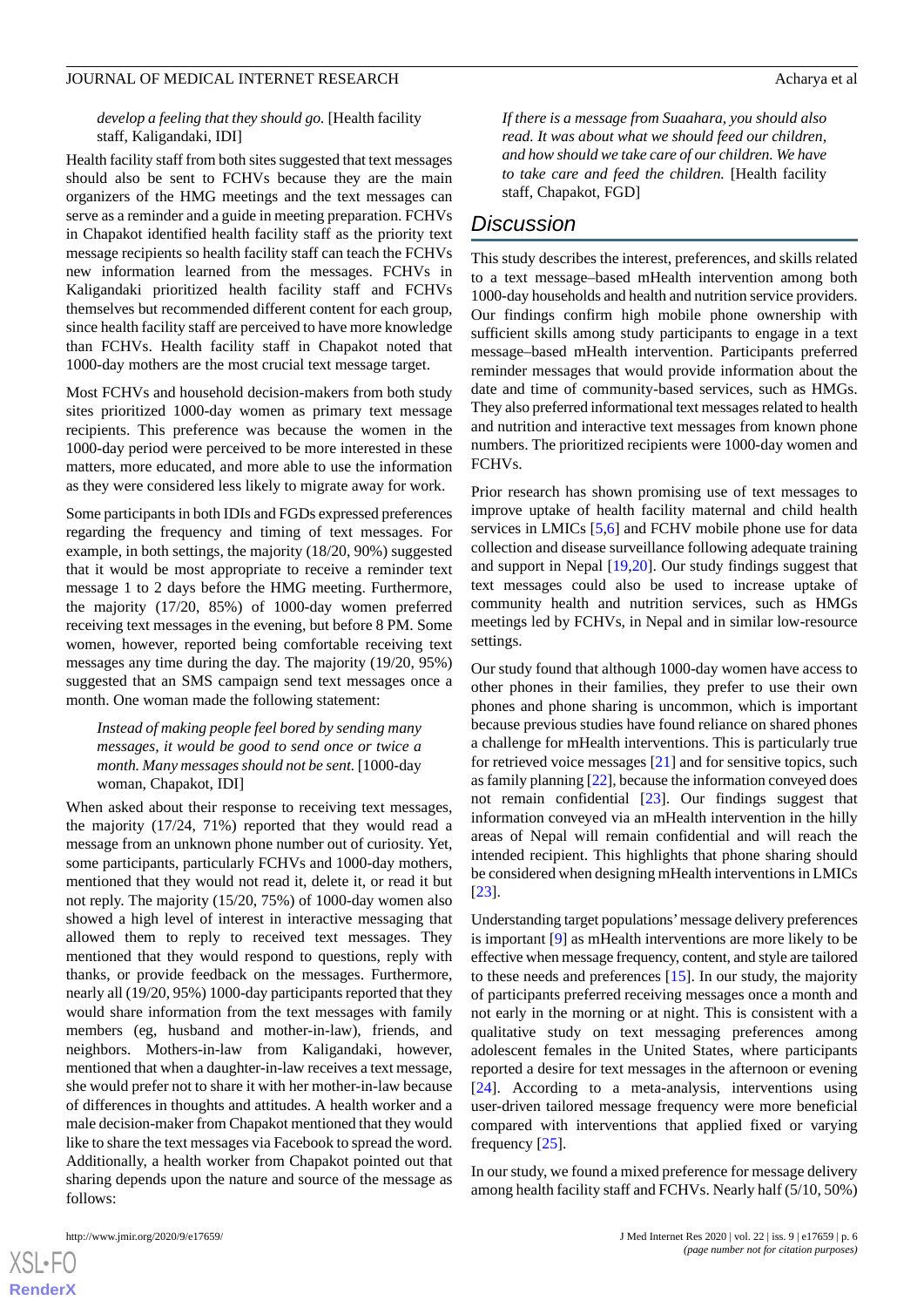of the FCHVs favored voice messages, whereas some FCHVs and health staff favored a combined approach of both text and voice messages. The preference of FCHVs for voice messages, given that they were slightly older and that some were illiterate, is consistent with findings from a cluster randomized controlled trial in the United States that found younger and higher-skilled users favored text messages [[26\]](#page-8-2). Meanwhile, a study in rural Malawi determined that voice messages are more desirable by illiterate users [\[21](#page-7-18)]. These studies concluded that mHealth interventions need to include multiple modalities to ensure more participants benefit. This aligns with our findings and reflects that mHealth interventions in LMICs may be on the cusp of change owing to increased literacy levels.

We also found that although participants would read messages from unknown phone numbers, they would not value them. This suggests that before starting an mHealth intervention or sending text messages, programs should prepare the target audience and ensure the phone number to be used is communicated. Participants also expressed a strong interest in replying to text messages, suggesting that the mHealth intervention may be more acceptable if it requests a reply. This would also help to monitor whether messages have been received and read or to check whether messages were understood. Literature to date, however, points to contradictory findings on the benefits of this type of interaction. A meta-analysis on the efficacy of text messaging showed no difference between interventions that text participants and ask them to text back and those that text participants only [[25\]](#page-8-1). Meanwhile, another systematic review of periodic messaging interventions showed that mHealth interventions using participants' feedback were more effective compared with interventions not using feedback [[27\]](#page-8-3).

Owing to the purposive sampling of the data collection area, selection bias may have influenced the study results. Yet, when selecting study participants, we ensured diversity in age, education, caste, and ethnicity, so we believe our results reflect a broad range of people in the hilly areas of Nepal. The mountains and lowland plains, however, have not been reflected in this study. It is also important to note that the study was conducted in a *Suaahara II* implementation district, and thus, the study participants may have more exposure to study topics than populations residing in districts without at-scale health and nutrition interventions. We anticipate that if the intervention we designed can be successfully implemented and proven effective in improving health outcomes in the context of the *Suaahara II* program, it can be scaled up to additional geographies in Nepal. This would require additional validation of the findings across a broader range of settings beyond the one in this study. Furthermore, additional research is needed to deepen our understanding of the opportunities to use mHealth interventions to improve service reach and delivery in Nepal and other LMICs. For example, further implementation research on the effectiveness and costs associated with different implementation modalities (eg, text only, voice only, and combined messages as well as one-way versus interactive messaging) is needed.

Text messaging appears to be a promising cost-effective way to deliver health and nutrition information in remote and geographically dispersed populations like those in Nepal. Unlike other mHealth interventions, such as the use of applications, text messaging is easy to implement and does not require a special phone. This study provides important insights for the design of a text message–based mHealth intervention and suggests that mHealth has the potential to improve community health and nutrition service utilization in Nepal, particularly by sending meeting reminders and by providing information. Different groups had different preferences and requirements for potential text messages. Text message–based mHealth interventions in under-resourced settings could be encouraged and may result in higher service coverage and ultimately improved health and nutrition practices.

# **Acknowledgments**

This study was supported by Family Health International 360's Ward Cates Emerging Scientific Leader Award. The authors would like to acknowledge FHI 360, and *Suaahara II* Kathmandu and Syangja teams for their support and collaboration throughout this study. Finally, the authors would like to thank all the participants and the data collection, transcription, and translation teams for their time and effort in this study.

# **Authors' Contributions**

AA, KC, and AW designed the study, conceptualized the manuscript, guided the analysis, and supported writing of multiple drafts. AA and AW conducted the analysis and the literature review, and drafted the manuscript. SM and NS conducted the analysis, supported the design of the qualitative data collection tools and methodology, and provided editorial support. MC provided study document review and general guidance throughout the study, guided the analysis, and helped with manuscript development. All authors reviewed multiple drafts of the manuscript, and read and approved the final version.

### <span id="page-6-0"></span>**Conflicts of Interest**

None declared.

#### **References**

 $XS$  $\cdot$ FC **[RenderX](http://www.renderx.com/)**

1. WHO Global Observatory for eHealth. mHealth: new horizons for health through mobile technologies: second global survey on eHealth. World Health Organization. 2011. URL: <https://apps.who.int/iris/handle/10665/44607> [accessed 2019-10-13]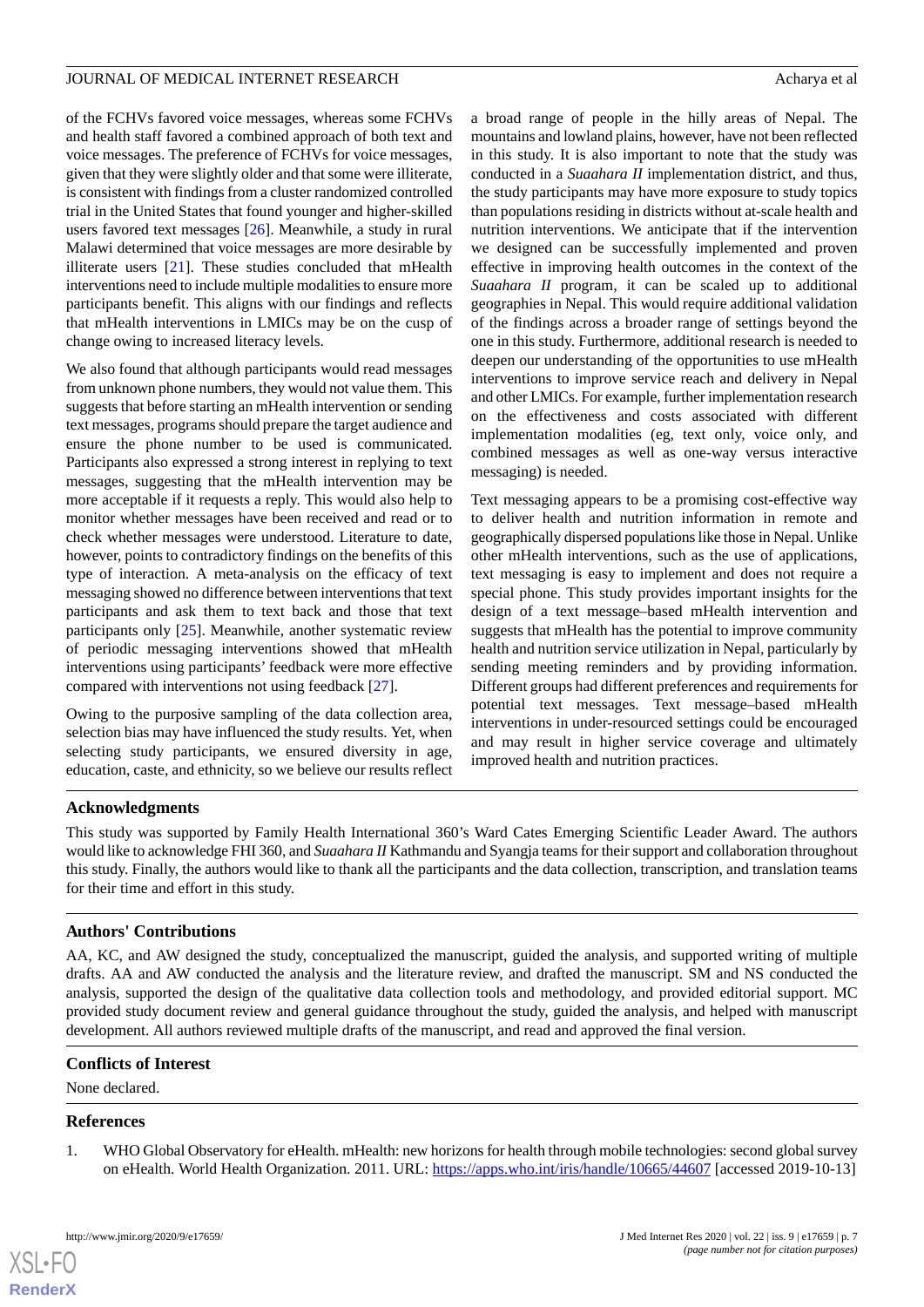- <span id="page-7-0"></span>2. Qiang CZ, Yamamichi M, Hausman V, Altman D. Mobile Applications for the Health Sector. World Bank. 2012. URL: <http://documents1.worldbank.org/curated/en/751411468157784302/pdf/726040WP0Box370th0report00Apr020120.pdf> [accessed 2019-10-13]
- <span id="page-7-1"></span>3. Wagnew F, Dessie G, Alebel A, Mulugeta H, Belay YA, Abajobir AA. Does short message service improve focused antenatal care visit and skilled birth attendance? A systematic review and meta-analysis of randomized clinical trials. Reprod Health 2018 Dec 22;15(1):191 [[FREE Full text](https://reproductive-health-journal.biomedcentral.com/articles/10.1186/s12978-018-0635-z)] [doi: [10.1186/s12978-018-0635-z](http://dx.doi.org/10.1186/s12978-018-0635-z)] [Medline: [30466453\]](http://www.ncbi.nlm.nih.gov/entrez/query.fcgi?cmd=Retrieve&db=PubMed&list_uids=30466453&dopt=Abstract)
- <span id="page-7-2"></span>4. Bassi A, John O, Praveen D, Maulik PK, Panda R, Jha V. Current Status and Future Directions of mHealth Interventions for Health System Strengthening in India: Systematic Review. JMIR Mhealth Uhealth 2018 Oct 26;6(10):e11440 [\[FREE](https://mhealth.jmir.org/2018/10/e11440/) [Full text\]](https://mhealth.jmir.org/2018/10/e11440/) [doi: [10.2196/11440\]](http://dx.doi.org/10.2196/11440) [Medline: [30368435](http://www.ncbi.nlm.nih.gov/entrez/query.fcgi?cmd=Retrieve&db=PubMed&list_uids=30368435&dopt=Abstract)]
- <span id="page-7-15"></span><span id="page-7-3"></span>5. Sondaal SF, Browne JL, Amoakoh-Coleman M, Borgstein A, Miltenburg AS, Verwijs M, et al. Assessing the Effect of mHealth Interventions in Improving Maternal and Neonatal Care in Low- and Middle-Income Countries: A Systematic Review. PLoS One 2016;11(5):e0154664 [\[FREE Full text\]](https://dx.plos.org/10.1371/journal.pone.0154664) [doi: [10.1371/journal.pone.0154664\]](http://dx.doi.org/10.1371/journal.pone.0154664) [Medline: [27144393\]](http://www.ncbi.nlm.nih.gov/entrez/query.fcgi?cmd=Retrieve&db=PubMed&list_uids=27144393&dopt=Abstract)
- 6. Feroz A, Perveen S, Aftab W. Role of mHealth applications for improving antenatal and postnatal care in low and middle income countries: a systematic review. BMC Health Serv Res 2017 Dec 07;17(1):704 [\[FREE Full text\]](https://bmchealthservres.biomedcentral.com/articles/10.1186/s12913-017-2664-7) [doi: [10.1186/s12913-017-2664-7\]](http://dx.doi.org/10.1186/s12913-017-2664-7) [Medline: [29115992](http://www.ncbi.nlm.nih.gov/entrez/query.fcgi?cmd=Retrieve&db=PubMed&list_uids=29115992&dopt=Abstract)]
- <span id="page-7-4"></span>7. Colaci D, Chaudhri S, Vasan A. mHealth Interventions in Low-Income Countries to Address Maternal Health: A Systematic Review. Ann Glob Health 2016;82(5):922-935 [[FREE Full text](https://annalsofglobalhealth.org/articles/10.1016/j.aogh.2016.09.001/)] [doi: [10.1016/j.aogh.2016.09.001\]](http://dx.doi.org/10.1016/j.aogh.2016.09.001) [Medline: [28283147\]](http://www.ncbi.nlm.nih.gov/entrez/query.fcgi?cmd=Retrieve&db=PubMed&list_uids=28283147&dopt=Abstract)
- <span id="page-7-5"></span>8. Lee SH, Nurmatov UB, Nwaru BI, Mukherjee M, Grant L, Pagliari C. Effectiveness of mHealth interventions for maternal, newborn and child health in low- and middle-income countries: Systematic review and meta-analysis. J Glob Health 2016 Jul;6(1):010401 [\[FREE Full text\]](https://doi.org/10.7189/jogh.06.010401) [doi: [10.7189/jogh.06.010401\]](http://dx.doi.org/10.7189/jogh.06.010401) [Medline: [26649177\]](http://www.ncbi.nlm.nih.gov/entrez/query.fcgi?cmd=Retrieve&db=PubMed&list_uids=26649177&dopt=Abstract)
- <span id="page-7-6"></span>9. Gurman TA, Rubin SE, Roess AA. Effectiveness of mHealth behavior change communication interventions in developing countries: a systematic review of the literature. J Health Commun 2012;17 Suppl 1:82-104. [doi: [10.1080/10810730.2011.649160\]](http://dx.doi.org/10.1080/10810730.2011.649160) [Medline: [22548603\]](http://www.ncbi.nlm.nih.gov/entrez/query.fcgi?cmd=Retrieve&db=PubMed&list_uids=22548603&dopt=Abstract)
- <span id="page-7-8"></span><span id="page-7-7"></span>10. Nepal Demographic and Health Survey. The DHS Program. 2016. URL: [https://www.dhsprogram.com/pubs/pdf/fr336/](https://www.dhsprogram.com/pubs/pdf/fr336/fr336.pdf) [fr336.pdf](https://www.dhsprogram.com/pubs/pdf/fr336/fr336.pdf) [accessed 2019-10-13]
- <span id="page-7-9"></span>11. World Health Organization. Country Office for Nepal. Nepal – WHO country cooperation strategy: 2018-2022. World Health Organization. URL: <https://apps.who.int/iris/handle/10665/272476> [accessed 2019-10-17]
- 12. WCO Nepal. Health System in Nepal: Challenges and strategic options. World Health Organization. 2007. URL: [https:/](https://apps.who.int/iris/handle/10665/205257) [/apps.who.int/iris/handle/10665/205257](https://apps.who.int/iris/handle/10665/205257) [accessed 2019-10-18]
- <span id="page-7-11"></span><span id="page-7-10"></span>13. Ranabhat CL, Kim C, Singh A, Acharya D, Pathak K, Sharma B, et al. Challenges and opportunities towards the road of universal health coverage (UHC) in Nepal: a systematic review. Arch Public Health 2019;77:5 [\[FREE Full text\]](https://archpublichealth.biomedcentral.com/articles/10.1186/s13690-019-0331-7) [doi: [10.1186/s13690-019-0331-7\]](http://dx.doi.org/10.1186/s13690-019-0331-7) [Medline: [30740223](http://www.ncbi.nlm.nih.gov/entrez/query.fcgi?cmd=Retrieve&db=PubMed&list_uids=30740223&dopt=Abstract)]
- <span id="page-7-12"></span>14. SUAAHARA II Good Nutrition Program-Second Annual Report. USAID. 2018. URL: [https://pdf.usaid.gov/pdf\\_docs/](https://pdf.usaid.gov/pdf_docs/PA00TD9X.pdf) [PA00TD9X.pdf](https://pdf.usaid.gov/pdf_docs/PA00TD9X.pdf) [accessed 2019-10-18]
- <span id="page-7-13"></span>15. Tomlinson M, Rotheram-Borus MJ, Swartz L, Tsai AC. Scaling up mHealth: where is the evidence? PLoS Med 2013;10(2):e1001382 [\[FREE Full text](https://dx.plos.org/10.1371/journal.pmed.1001382)] [doi: [10.1371/journal.pmed.1001382](http://dx.doi.org/10.1371/journal.pmed.1001382)] [Medline: [23424286](http://www.ncbi.nlm.nih.gov/entrez/query.fcgi?cmd=Retrieve&db=PubMed&list_uids=23424286&dopt=Abstract)]
- <span id="page-7-14"></span>16. SUAAHARA II Good Nutrition Program Annual Survey, Year One. Care Evaluations. 2018. URL: [https://www.](https://www.careevaluations.org/evaluation/suaahara-ii-good-nutrition-program-annual-survey-year-one-2017/) [careevaluations.org/evaluation/suaahara-ii-good-nutrition-program-annual-survey-year-one-2017/](https://www.careevaluations.org/evaluation/suaahara-ii-good-nutrition-program-annual-survey-year-one-2017/) [accessed 2019-10-18]
- <span id="page-7-16"></span>17. Central Bureau of Statistics, Government of Nepal. National Population and Housing Census 2011. UN Statistics. 2011. URL: <https://unstats.un.org/unsd/demographic-social/census/documents/Nepal/Nepal-Census-2011-Vol1.pdf> [accessed 2019-10-21]
- <span id="page-7-17"></span>18. Namey E, Guest G, McKenna K, Chen M. Evaluating Bang for the Buck. American Journal of Evaluation 2016 Jul 09;37(3):425-440. [doi: [10.1177/1098214016630406\]](http://dx.doi.org/10.1177/1098214016630406)
- <span id="page-7-18"></span>19. Meyers DJ, Filkins M, Harsha Bangura A, Sharma R, Baruwal A, Pande S, et al. Management challenges in mHealth: failures of a mobile community health worker surveillance programme in rural Nepal. BMJ Innov 2017 Jan 17;3(1):19-25. [doi: [10.1136/bmjinnov-2015-000102](http://dx.doi.org/10.1136/bmjinnov-2015-000102)]
- <span id="page-7-19"></span>20. Meyers DJ, Ozonoff A, Baruwal A, Pande S, Harsha A, Sharma R, et al. Combining Healthcare-Based and Participatory Approaches to Surveillance: Trends in Diarrheal and Respiratory Conditions Collected by a Mobile Phone System by Community Health Workers in Rural Nepal. PLoS One 2016;11(4):e0152738 [\[FREE Full text\]](https://dx.plos.org/10.1371/journal.pone.0152738) [doi: [10.1371/journal.pone.0152738\]](http://dx.doi.org/10.1371/journal.pone.0152738) [Medline: [27111734](http://www.ncbi.nlm.nih.gov/entrez/query.fcgi?cmd=Retrieve&db=PubMed&list_uids=27111734&dopt=Abstract)]
- <span id="page-7-20"></span>21. Crawford J, Larsen-Cooper E, Jezman Z, Cunningham SC, Bancroft E. SMS versus voice messaging to deliver MNCH communication in rural Malawi: assessment of delivery success and user experience. Glob Health Sci Pract 2014 Jan 28;2(1):35-46. [doi: [10.9745/ghsp-d-13-00155\]](http://dx.doi.org/10.9745/ghsp-d-13-00155)
- 22. Laidlaw R, Dixon D, Morse T, Beattie TK, Kumwenda S, Mpemberera G. Using participatory methods to design an mHealth intervention for a low income country, a case study in Chikwawa, Malawi. BMC Med Inform Decis Mak 2017 Jul 05;17(1):98 [[FREE Full text](https://bmcmedinformdecismak.biomedcentral.com/articles/10.1186/s12911-017-0485-6)] [doi: [10.1186/s12911-017-0485-6\]](http://dx.doi.org/10.1186/s12911-017-0485-6) [Medline: [28679428](http://www.ncbi.nlm.nih.gov/entrez/query.fcgi?cmd=Retrieve&db=PubMed&list_uids=28679428&dopt=Abstract)]
- 23. Gurol-Urganci I, de Jongh T, Vodopivec-Jamsek V, Atun R, Car J. Mobile phone messaging reminders for attendance at healthcare appointments. Cochrane Database Syst Rev 2013 Dec 05(12):CD007458 [\[FREE Full text\]](http://europepmc.org/abstract/MED/24310741) [doi: [10.1002/14651858.CD007458.pub3\]](http://dx.doi.org/10.1002/14651858.CD007458.pub3) [Medline: [24310741](http://www.ncbi.nlm.nih.gov/entrez/query.fcgi?cmd=Retrieve&db=PubMed&list_uids=24310741&dopt=Abstract)]

[XSL](http://www.w3.org/Style/XSL)•FO **[RenderX](http://www.renderx.com/)**